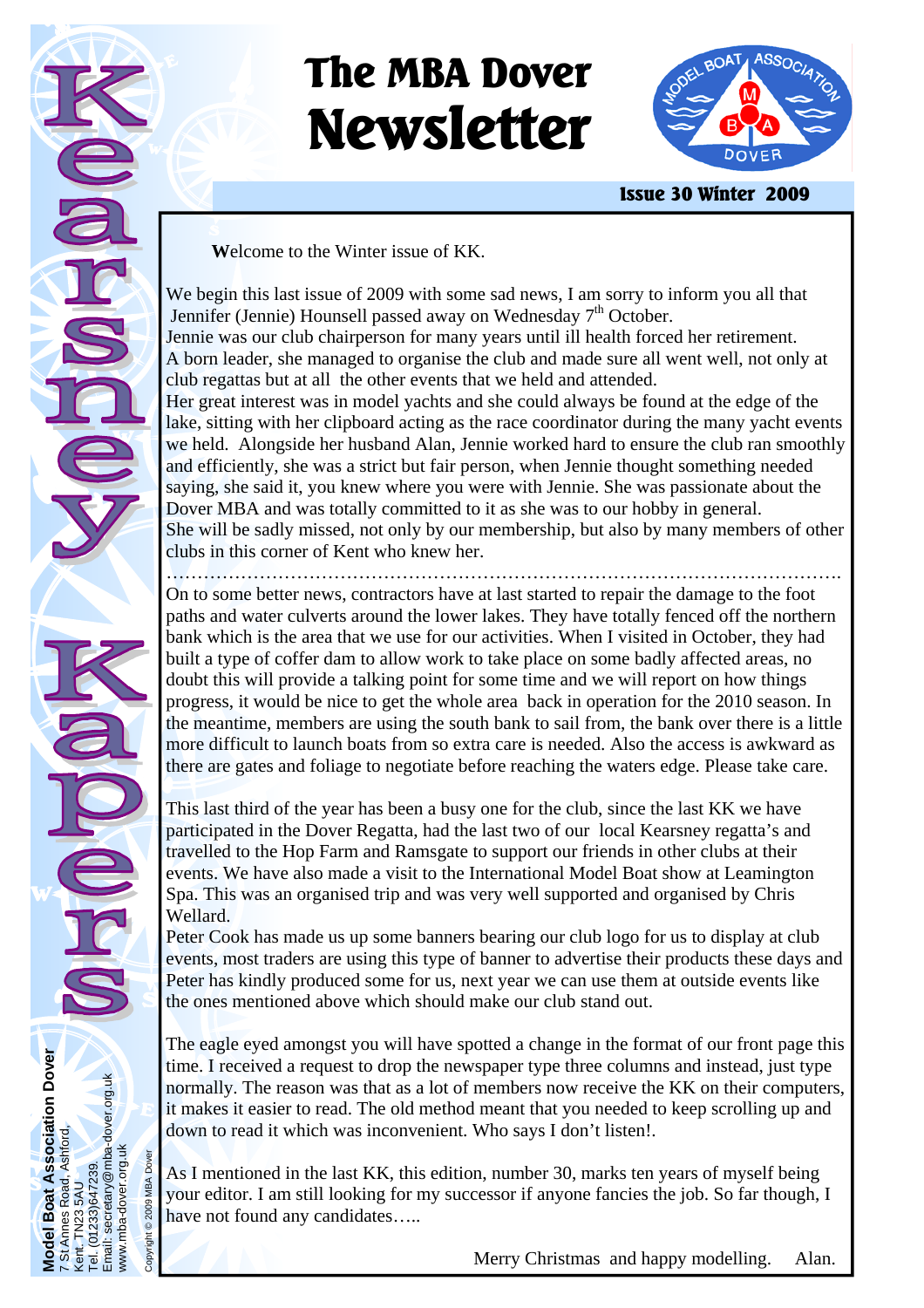# **New Shop**

I have received a report from **Steve Cockshoot** regarding a new outlet supplying modelling materials.

**HOBBYSTORE** is coming to the Westwood Cross shopping complex in Thanet. This superstore which sells all things to do with modelling and arts and crafts, will be opening before Christmas. It is to be located next to the Smyths toy shop in the Link complex.

Steve is reliably informed from a source within Hornby Hobbies, that they have shipped half a container load of goods to HobbyStores main storage depot marked up for Thanet. On the pallets were Airfix/Scalextrix/Hornby Trains/ Glues/and Humbrol paints etc.

I have visited this outlet in Maidstone, they do carry a good selection of modelling products but did find the prices a little high there, but any new modelling store opening is good news. The store actually opened on October 24th 2009.

Also from Steve is the news that Hornby Hobbies which is located on the Westwood Industrial Site, Margate, will be opening its staff shop up to members of the general public on Saturdays and Sundays only from the 7th November until 20th December.

The opening times are from 10am till 4pm.

The Hornby range now incudes Airfix products, Scalextrix cars, Humbrol paints, glues and airbrushes and of course the famous Hornby trains range.

Anyone interested in these products or just want to have a nose around this famous site and the shop, should pop along.

I have had a note from Len Goldsack , who also sent a picture to go with it. It concerns yet

another incident to do with a collision involving Mr Colin Goldsmith. The closeness of the racing will inevitably cause the odd collision by why is it always Colin?

Len writes...*I thought you might be interested in this picture for the newsletter. It is of Colin Goldsmith's "Foxy Lady" during a demonstration of the latest craze known as " Sub aqua sailing". Would the I.O.C. be interested? Cheers Len…* 



# Warwick International Model Boat Show.

Although I did not attend this show personally, I have received some feedback from some members who did attend. Christine Wellard kindly organised this outing for the club and all went according to plan. The coach made its pickups as planned and arrived at the show on time. Inside the halls, the usual layout was in place with most of the trade stands being arranged around the outsides and the clubs dotted around in the centre. Looking at the list of trade stands and clubs, I did notice that several of the regular suppliers were not there, I suppose this is a sign of the times but as this is billed as a dedicated model show for model boats only, this was surprising.

There were some really nice models on display and also the large model of HMS Kent brought up to Warwick by our friends at Maidstone Cygnets MBC.

I understand that after walking around the show several times, most members had seen enough and had purchased what they needed so the coach left just after 3pm for the return journey. By 7 pm, most members were home relaxing looking at what they had bought. Thanks Chris for organising the day.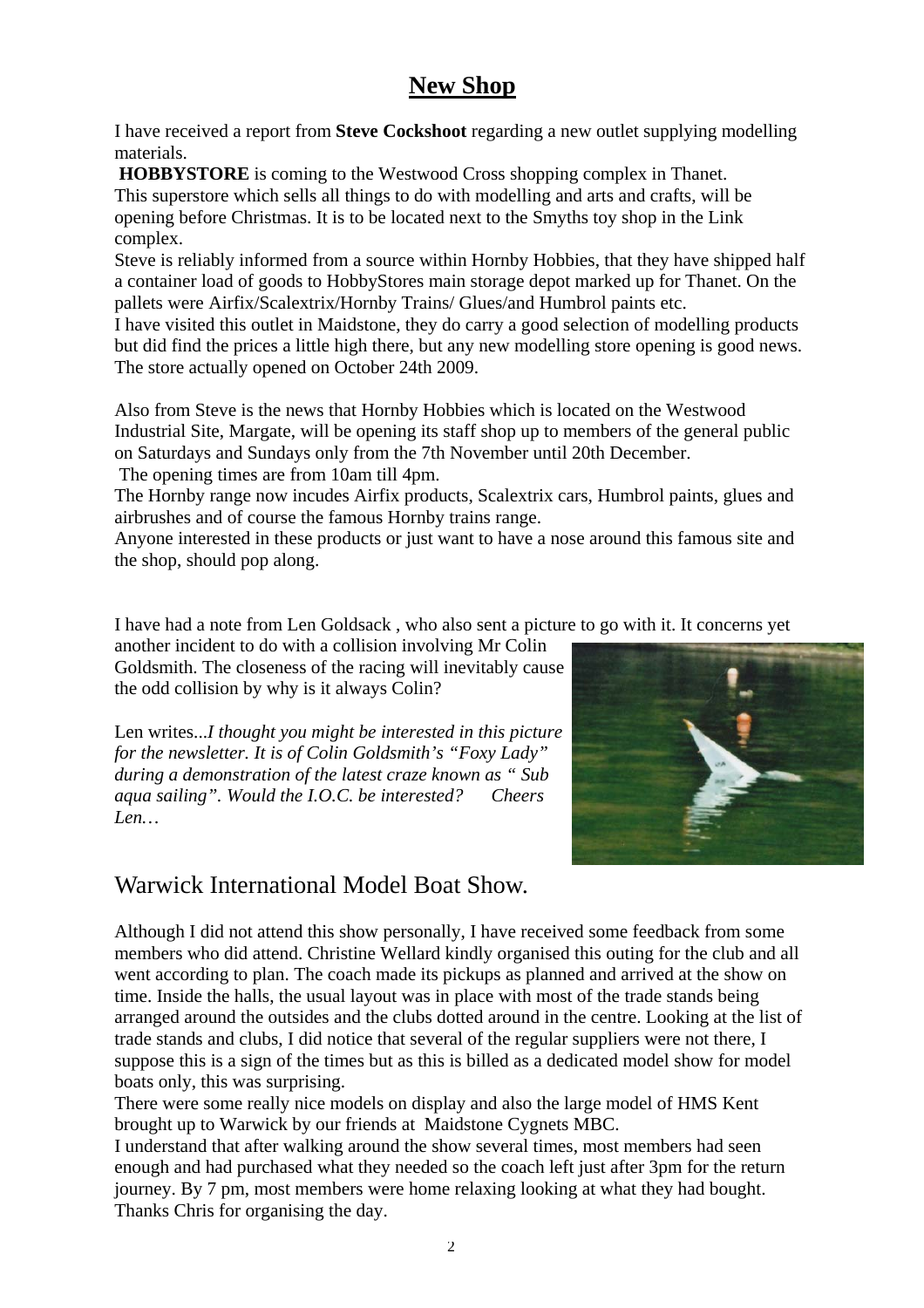## **The Dover Regatta. August 8/9th 2009**

The Dover Regatta could not have been blessed with better weather this year; both days were sunny and warm with only a slight breeze getting up around midday. The clubs portable ponds were arranged on a slightly different area this year closer to the Yacht Club building, our usual spot on the corner of Granville Gardens was occupied by the Newfoundland dog's display. Also just behind us was a new attraction, BMX bikes which needed more room than was allocated to them, we moved our compound slightly to give them better access, it did reduce our display frontage by a small amount but we managed. Also very near to us was the Red Arrows simulator, It's looped commentary was interesting at first but I am sure all who were there will now know the name of the pilot of Red One off by heart now! The Saturday was of course upset by the crash out in the harbour between two powerboats racing, it was a tragic accident and unfortunately one driver did not survive. The whole incident was witnessed by hundreds of spectators watching the race. Racing was abandoned for the rest of the event and a tribute to the driver took place in the harbour on Sunday. On a lighter note, we had a very good show and were joined by two members from the Capstan model club at Chatham. The big pond was occupied constantly with members and guests showing the public what we do. There were several times when a crowd gathered to watch Gerald's Sherman tank alight from his landing craft and climb up the ramp that is normally used for an amphibian vehicle. I heard the applause and noticed Gerald doing his display. Also performing to the crowd was Dave Cowlin with his remarkable rowing models, he was kept busy answering questions when on and off the water. Most of the club managed to get their models onto the water to show them to the watching public who were there from early morning till we finished at around 4pm on both days.

The small kiddies pond was also in action both days and thanks to the helpers, who manned it, raised quite a nice sum for club funds. This regatta was a friendly affair and a great success; it is always nice to be able to show off our club at this prestigious event held in our town. A selection of photographs taken at the show can be seen below.

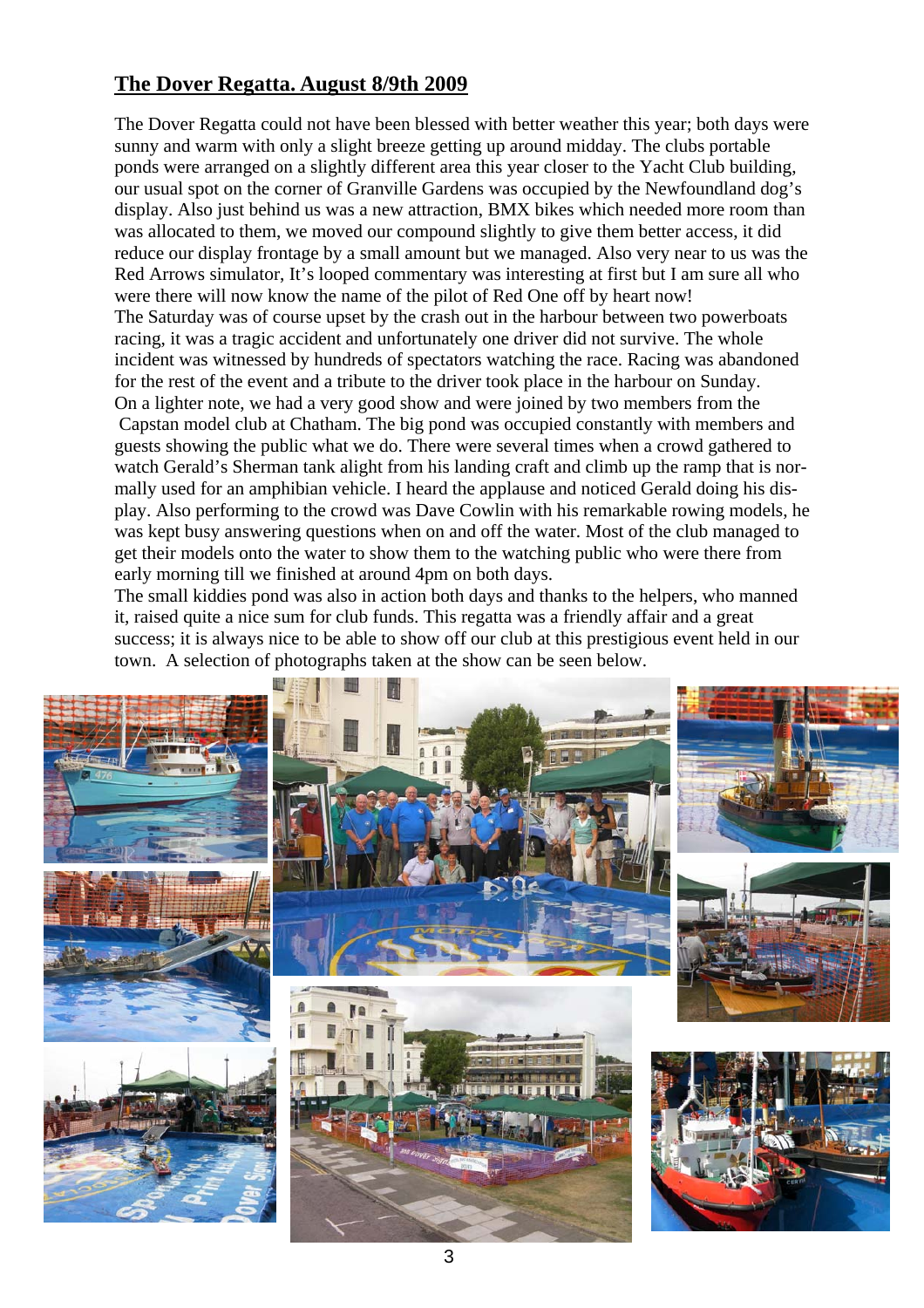## **August 23rd Club Regatta**.

Another glorious day, seamless blue skies and lovely warm sunshine was the atmosphere that greeted us for our August Regatta, it was only two weeks on from the Dover Regatta where we all had a good couple of days, but once again the compound was set up in the now familiar way that has become a standard layout.

 Taking advantage of the good weather, the small kiddies pond was put into operation to get a few more club funds together, this was a good move as we achieved our objective.

 This report has been submitted by our secretary Peter, he mentioned that nothing out of the ordinary happened and everyone had a good time, as you may have gathered, I was not present for this regatta as work commitments got in the way, this situation should change shortly when I should have all the time in the world after September ! !

#### **Ramsgate Ships Rally September 6th**

The club was again invited to attend this event hosted by Ramsgate Vikings Model Boat Club. As has become customary, this event is supported from all over the South East of the country. Clubs from Southend Essex, Byfleet in Surrey, Chantry from the Dartford area, Tugs R Us, Herne Bay, Maidstone and of course good old Dover MBA attended. We were told that our club alone had 20 boats, but there were many more very nice models on display on and off the water.

The usual 20 minute slots were allocated which soon goes when you are enjoying a sail, some models take a while to set up and a similar time to disconnect afterwards reducing on the water time, having said this, there were plenty of slots available and with the growing popularity of the 2.4 Gig radios, the frequency board looked a bit bare!

The venue has been re-vamped recently with new huts and a new bridge being constructed, the pond has been emptied, cleaned and of course refilled, not quite up to the level of before because reaching down to place the models in the water was a little difficult for me this year, or am I getting older?

Our thanks as always to the Ramsgate Vikings for their invitation.

#### **September 13th Club Regatta**

Is it that time already? Our last regatta in this years calendar. Not the brightest of weather to end the season and certainly not what we have come to expect this year, it really has been pretty good in general.

Also missing were some members who normally organise things, this made for a very low key meeting. Because of this and the threat of rain, we decamped earlier than usual and stored everything away safely.

#### **Southern Model Airshow September 19/20th**

Again at the invitation of the Cygnets Club who were the organisers of the model boating section of the show, we attended on both days and managed to put on a reasonable display. A few more models and bodies would have been useful, despite Peter requesting some extra tickets from the organisers, some were not used.

The weather on both days was good, maybe a little cooler on the Sunday but very nice with no rain during the show, I did wonder because we did drive through a heavy shower on the way up on the Sunday morning.

The trade stands were all located well away from the flying display area this year, I thought that there were less of them attending as well. Most of the boat related stands were with us near to the boat pools. The large pool was in use most of the time because the smaller one had developed a problem and was not used on both days.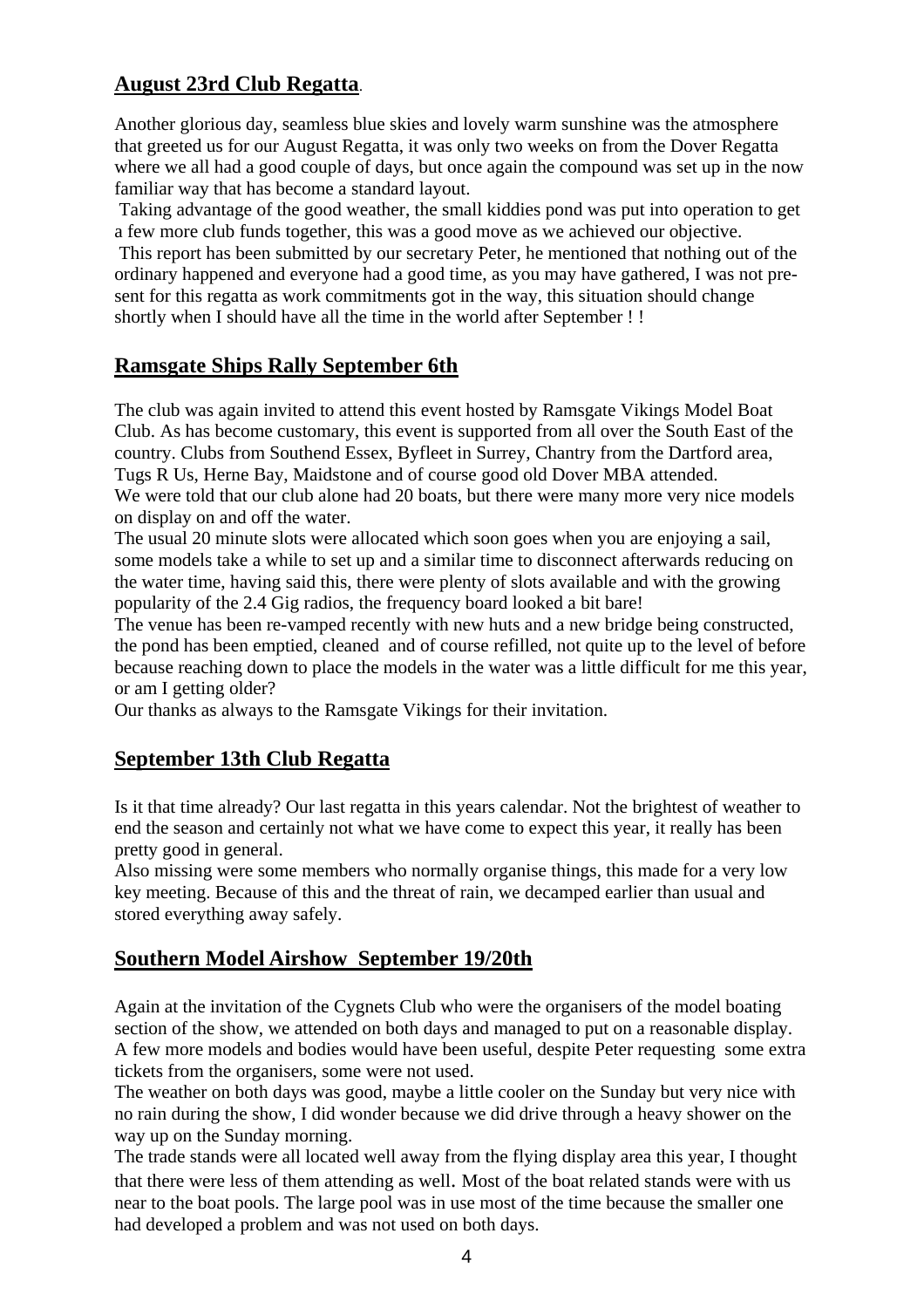This turned out to be good news for one submariner who was able to run his boat on a previously un- available frequency!

The Maidstone Cygnets had on display their large (1/36th) scale HMS Kent, this is a very impressive model at this scale being over 12 feet long. If you take the modelling magazines you will know that it has taken only 10 months to get to this stage and has already made a run down the Medway from Tonbridge to Allington Lock raising money for Demelza House children's home and also celebrating 50 years of their club.

I took particular interest in this model because I have been busy making my own 1/96th scale version of this warship named after our home county.

Also impressive was a display of large (1/12th) scale lifeboats, they charged around the pond causing havoc, water slopping everywhere, good job Gerald's modified little plastic warship wasn't on the water at that time because he would have been owning a submarine by now! It was good to meet old friends from other clubs and exchange some friendly banter, this is one of the biggest shows in our area and is well worth visiting, the aircraft models were the main attraction and judging by the flying display and hearing how much these things cost it is easy to see why, however, I know I'm biased but I still think that the skills of the model boaters easily keep up with the flyboys.

Whilst talking with **Andy Griggs** of Models By Design, at the show, I learned a very interesting snippet of information. Models by Design are probably the largest manufacturers of fibreglass hulls in the country now, he has taken over Metcalf mouldings and Dateline Marine as well as some others judging by the models in his listings that he produces. He also moulds the hulls for the large lifeboats that I reported on earlier by Speedline.

Andy was sitting with his son when he noticed the Dover Model Boat Association sweat shirt that I was wearing, he told me that he used to use Kearsney Abbey regularly with his son because he lived in Deal. We (Dover MBA) were having a regatta one day when he arrived and was invited to join our club to allow him to sail that day. He told me that he did so and was successful in winning a couple of prizes.

Andy and his son now live and operate in Dorset but as he said, has fond memories of Dover.

Models By Design, 01425 –476174 Fax and Phone WWW.modelsbydesign.co.uk

#### **Autumn Illuminated Event September 25th 2009**

Peter Cook has sent me this report on the event and the photo's are courtesy of Len Ochiltree. Six models competed for this event which carries a trophy for the winner, this time it was Peter's turn with his river boat Cindy Celeste. Other competitors were, in no special order, Mick Flynn with a Sun Tug, Reg Archer with the St Canute tug, Derrick Rudge with the Chieftain paddle tug, George Cole with his PT boat and Dave Cowlin with the venerable Admiral Day dredger. Well done to all of you who are keeping this event going, a few more on the water would be nice.

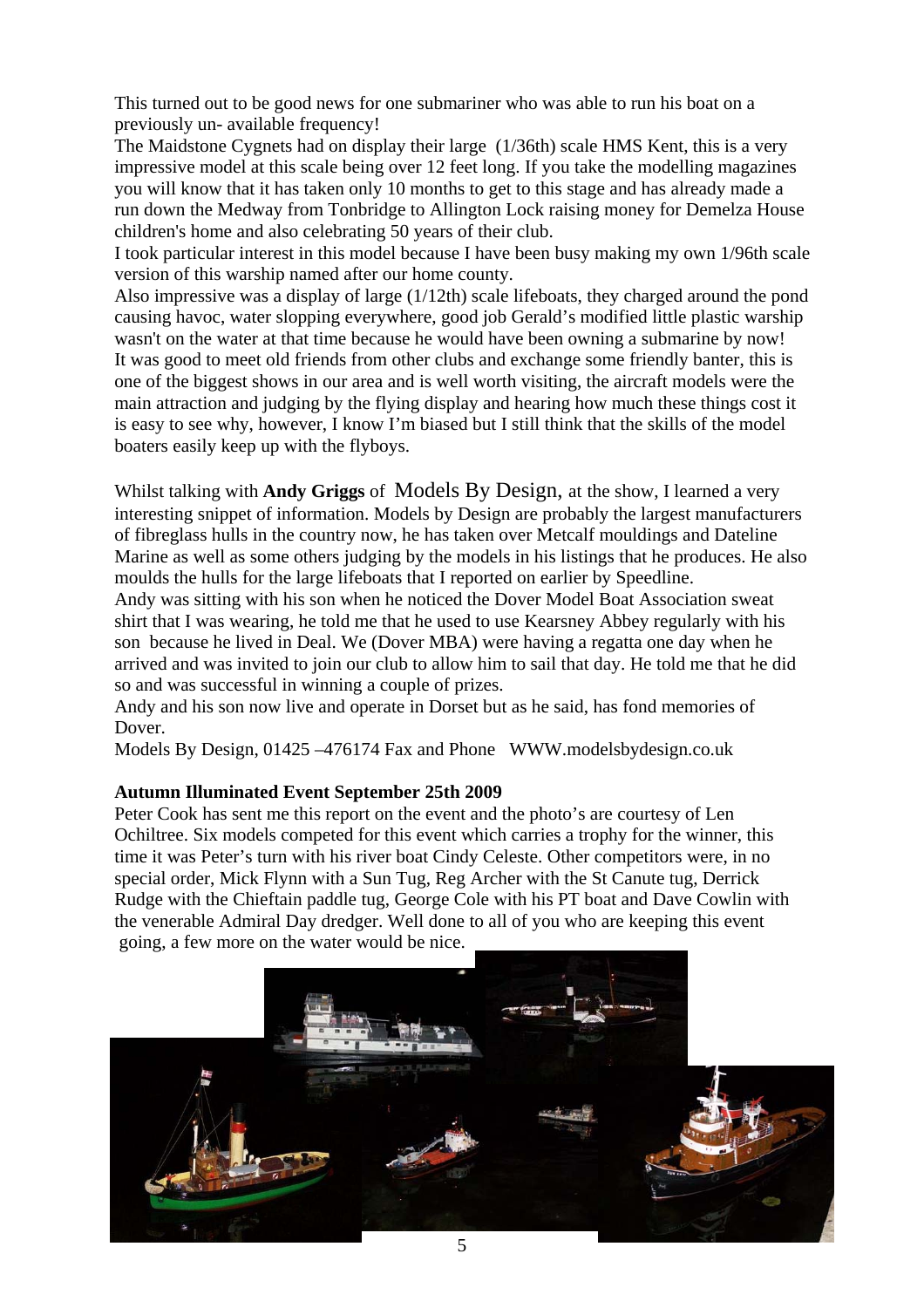# **Dear Captain...We await your report with interest!**



How many times have we been chatting and found our model about to go over the weir? At least we don't end up in this situation…..20,000 tonnes **Renate Schultz** in collision off Greece.

# **For Sale**

UNIMAT 1-CLASSIC "The cool tool".Boxed and never used.Cost well in excess of £215.00 asking £120.00.

This is a modular lathe made for the modeller and can be used on a table top or on your workshop bench.The tool can be configured to use for the following-TURNING METAL-TURNING WOOD-SAWING-SANDING-MILLIN or-DRILLING. The"6 in 1 tool" 1

Replies to member **Charles Male** on 01843 580429 please.

 Due to doctors orders, Roger Shields is reluctantly going to have to sell some of his larger models. This is a great shame because one of them has not even been launched yet. This is a very rare opportunity to purchase some very nice detailed and fully working model tugs.

The first one needs no introduction, it's the DHB tug **Dauntless** to a scale of 1/25th. The model is large and is also because of that, heavy. The construction is based on a fibre glass hull that is accurate being made from genuine Damen drawings supplied by the DHB. Wooden decks with plasticard superstructure form the main part of the build. Brass fittings are used for most of the smaller parts and this one also has a frame for dredging fully reproduced and fitted to the model.The model is supplied with twin motors and speed controllers, all the lights work (well they would with Rogers boats wouldn't they), the radar revolves and a bow thruster is fitted. Because the transmitter is used for another model, this is the only thing that does not come with this model but it really needs to be seen especially when he is only asking **£325.00** for it. The parts alone amount to more that that price.

The second model is a 1/24th scale **Flying Phantom** model tug that has been upgraded to twin motor propulsion. Again this model is fully functional and has all the working features of the previously mentioned model. However, this one does have the transmitter included so all you have to do is put it on the water and enjoy it. Again the parts alone easily add up to the very modest asking price of £325.00

Roger can be contacted on Dover **01304 822542**, he will be happy to explain anything and I am sure help anyone set up the models if required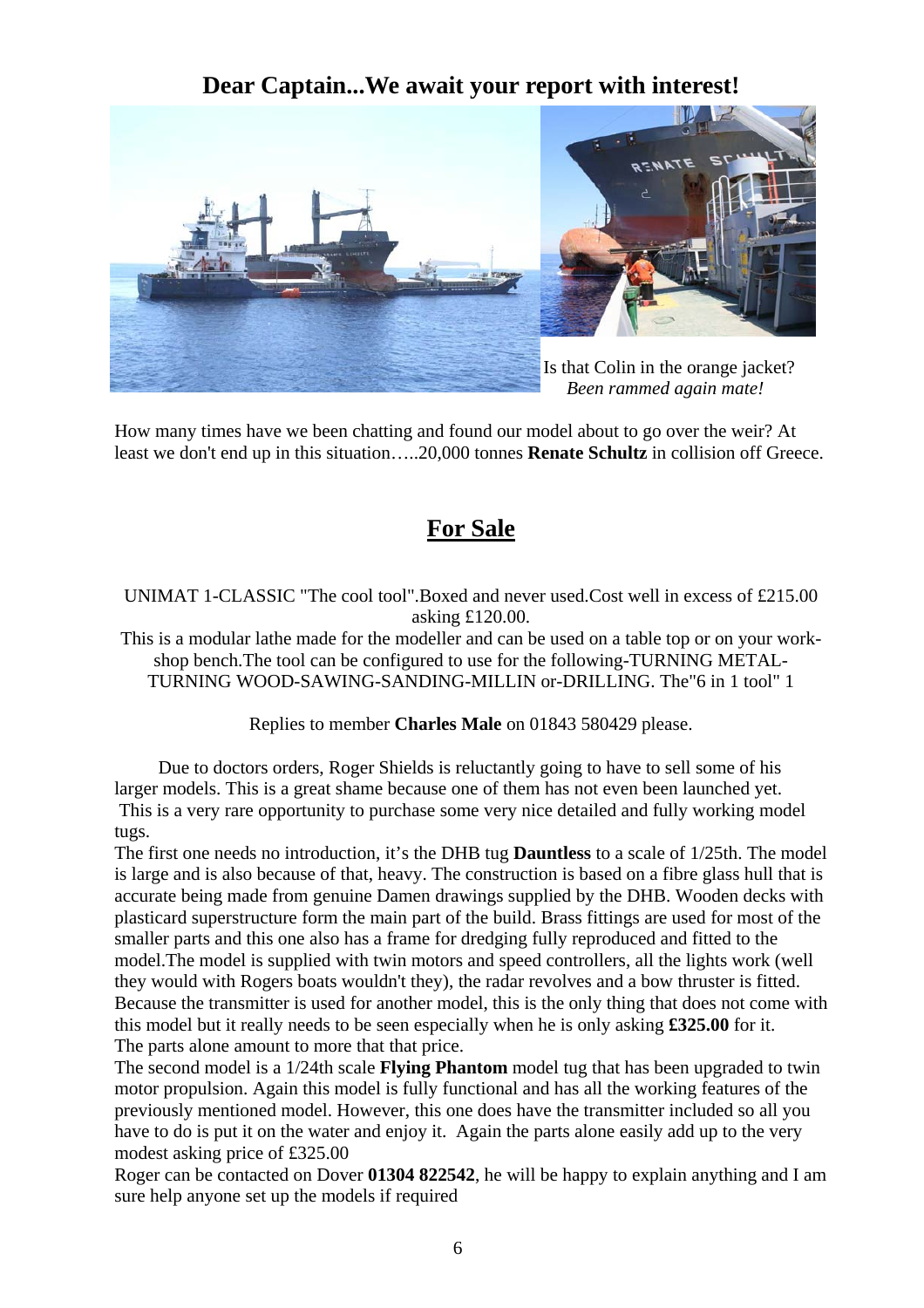# **Scale Fittings**

Having just finished making some fittings for one of my models, I thought it might be helpful to pass on the lessons learnt making them to other members. I do like to make most of the fittings myself and try not to buy anything, this time I needed quite a few fire hoses for my warship model and after some thought came up with the following constructional method. Fire Hoses. Most of the text refers to  $1/48$  scale but the principle applies to any scale.

The fire hoses on most models are depicted rolled up and lying in baskets, the hose is rolled up starting with the female fitting, at the other end the male fitting is then ready to be attached to the hydrant.

Flatten a short section of plastic tube, (this is going to represent the fitting into which the nozzle or hydrant fits), and cut this down to size, this flattened part is trimmed down to form a tongue. Take a piece of cartridge paper about 3 inches long and fold it in half, the tongue of the tube is then inserted in the crease of the paper at the end and fixed with a spot of superglue, repeat at the other end of the crease. Use a straight edge and slice off the paper at the correct width between the tube ends. This forms the flattened hose. Starting with the female end, roll the hose up

tightly securing the exposed end with superglue.



The shape will not be perfectly rounded but distorted by the fitting; this is correct and looks authentic.

The folded raw edge of the paper hose will be the inside hidden portion and the folded edge will faithfully represent a flat rolled hose.

Paint the hose a dark crimson colour and the fittings a dull silver/aluminium. Some of the older warships have canvas hoses which are a light tan colour.

The construction of the fire baskets will be described in a future article. Alan…



*Gerald Vesty's Soviet destroyer at the Hop farm* 



# **Hop Farm Pic's**



*Right ... HMS Kent, the host clubs 1/36th scale version from Maidstone Cygnets MBC* 



*Our stand at the Hop Farm* 

*Left, Len Ochiltree with his airboat*